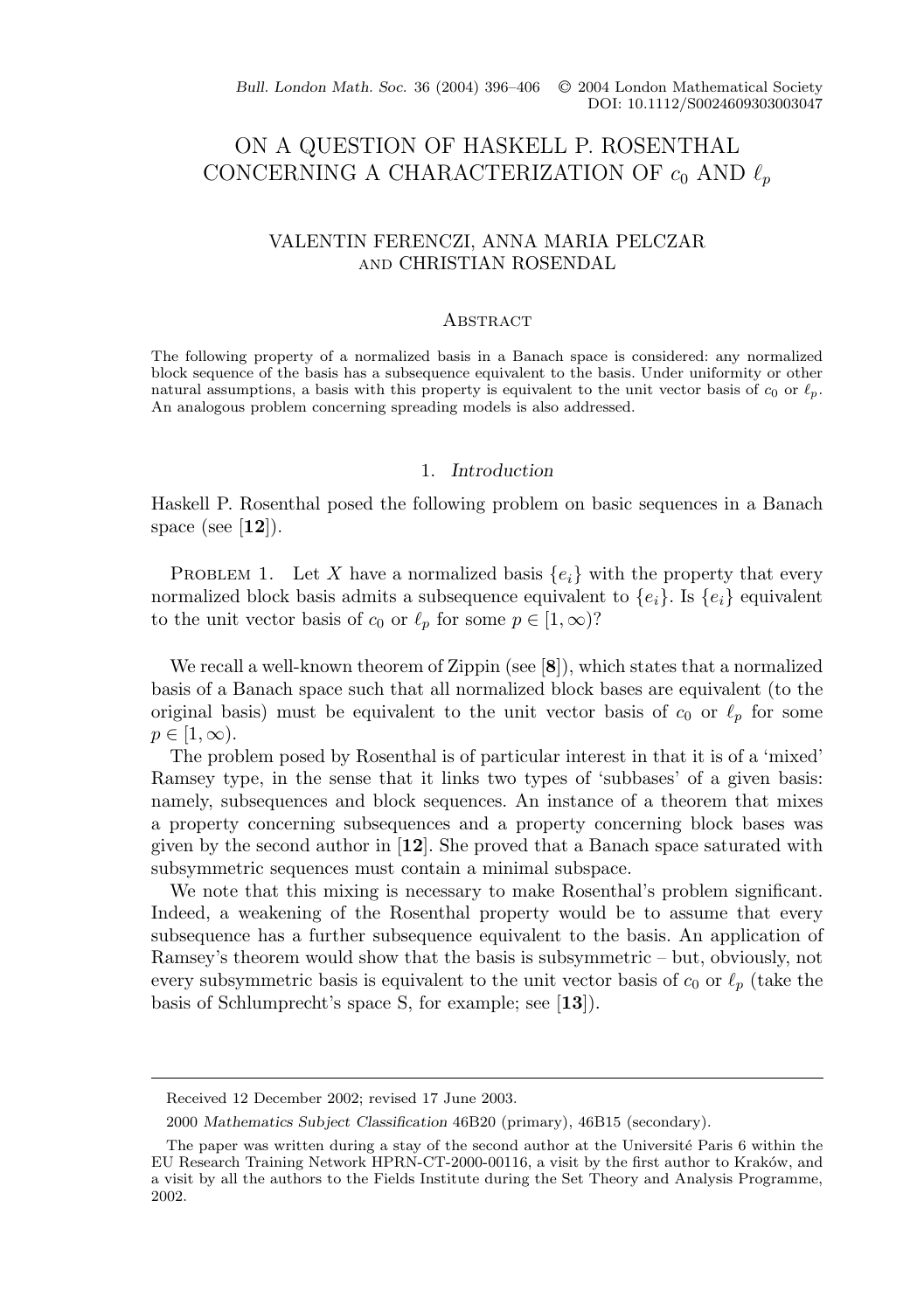On the other hand, we may weaken the Rosenthal property by requiring only that any block sequence have a further block sequence equivalent to  $\{e_i\}$ . We call a basis with this property *block equivalence minimal*. The correct setting for such a property is W. T. Gowers's block version of Ramsey's theorem (see [**4**]). A standard diagonalization yields the information that for some constant  $C > 0$ , any block sequence has a further block sequence that is C-equivalent to  ${e_i}$ , and by Gowers's dichotomy theorem we obtain the existence of a winning strategy for Player 2 in Gowers's game to produce sequences that are  $(C + \varepsilon)$ -equivalent to  $\{e_i\}$ . Again, however, Schlumprecht's space is a non-trivial example (see [**13**] or [**2**]). Actually, by [**12**, proof of Theorem 3.4], any Banach space saturated with subsymmetric sequences contains a block equivalence minimal basic sequence.

Rosenthal's problem is closely related to a problem posed by S. Argyros, concerning spreading models (see [**1**]): if all the spreading models of a Banach space are equivalent, must these spreading models be equivalent to the unit vector basis of  $c_0$  or  $\ell_p$ ? Inspired by results of G. Androulakis, E. Odell, T. Schlumprecht and N. Tomczak-Jaegermann regarding Argyros's question (see [**1**]), we prove that the answer to Rosenthal's question is positive if uniformity is assumed (Theorem 1), or when 1 is in the Krivine set of the basis (Corollary 6). In addition, we show that the answer is also positive if X and  $X^*$  satisfy Rosenthal's property (Proposition 7), or when the selection of the subsequence in the definition of Rosenthal's property can be chosen to be continuous (Proposition 8). We note that this is in contrast to the case of block equivalence minimality, where uniformity comes as a consequence of the definition, as well as continuity (because of the previous remark using Gowers's dichotomy theorem). In Section 3 we investigate the case of spreading models. After relating Rosenthal's problem to Agyros's question, we show how results from descriptive set theory may be used to obtain a dichotomy concerning the number of non-equivalent spreading models in a Banach space (Proposition 9). We also show that  $c_0$  or  $\ell_p$  embeds in X if there exists a continuous way of choosing the subsequences that generate spreading models (Proposition 10).

## 2. *Results on Rosenthal bases*

We give a definition of the main property used in this paper: a normalized basis  ${e_i}$  such that any normalized block basis of  ${e_i}$  has a subsequence that is equivalent to  $\{e_i\}$  is said to have *Rosenthal's property* or, for short, to be a *Rosenthal basis*.

First, some easy remarks are appropriate. We note that a Rosenthal basis must be subsymmetric. Indeed, let  $\mathcal{A} \subset [\omega]^{\aleph_0}$  be the set of subsequences of  $\omega$  giving a subsequence of  $\{e_i\}$  equivalent to  $\{e_i\}$ . Then A is clearly Borel, and therefore by the Galvin–Prikry theorem (see [7]), there is an infinite subset H of  $\omega$  such that either  $[H]^{\aleph_0} \subset \mathcal{A}$  or  $[H]^{\aleph_0} \subset \mathcal{A}^C$ . The latter possibility clearly contradicts Rosenthal's property. Therefore  $\{e_i\}_\omega \sim \{e_i\}_H$  and  $\{e_i\}_H$  is subsymmetric, and hence so is  $\{e_i\}_{\omega}$ .

Take any 1-unconditional basis  $\{e_i\}$  that is invariant under spreading (1-equivalent to its subsequences). It has been observed by A. Brunel and L. Sucheston that for a normalized basic sequence  $\{t_i\}$ , invariant under spreading, the difference sequence  ${t_{2i+1} - t_{2i}}$  is suppression unconditional (that is, the norm decreases as the support diminishes); see, for example, [6]. By Rosenthal's property,  $\{e_{2i+1} - e_{2i}\}$ is equivalent to  ${e_i}$ , and is also invariant under spreading. Hence we may always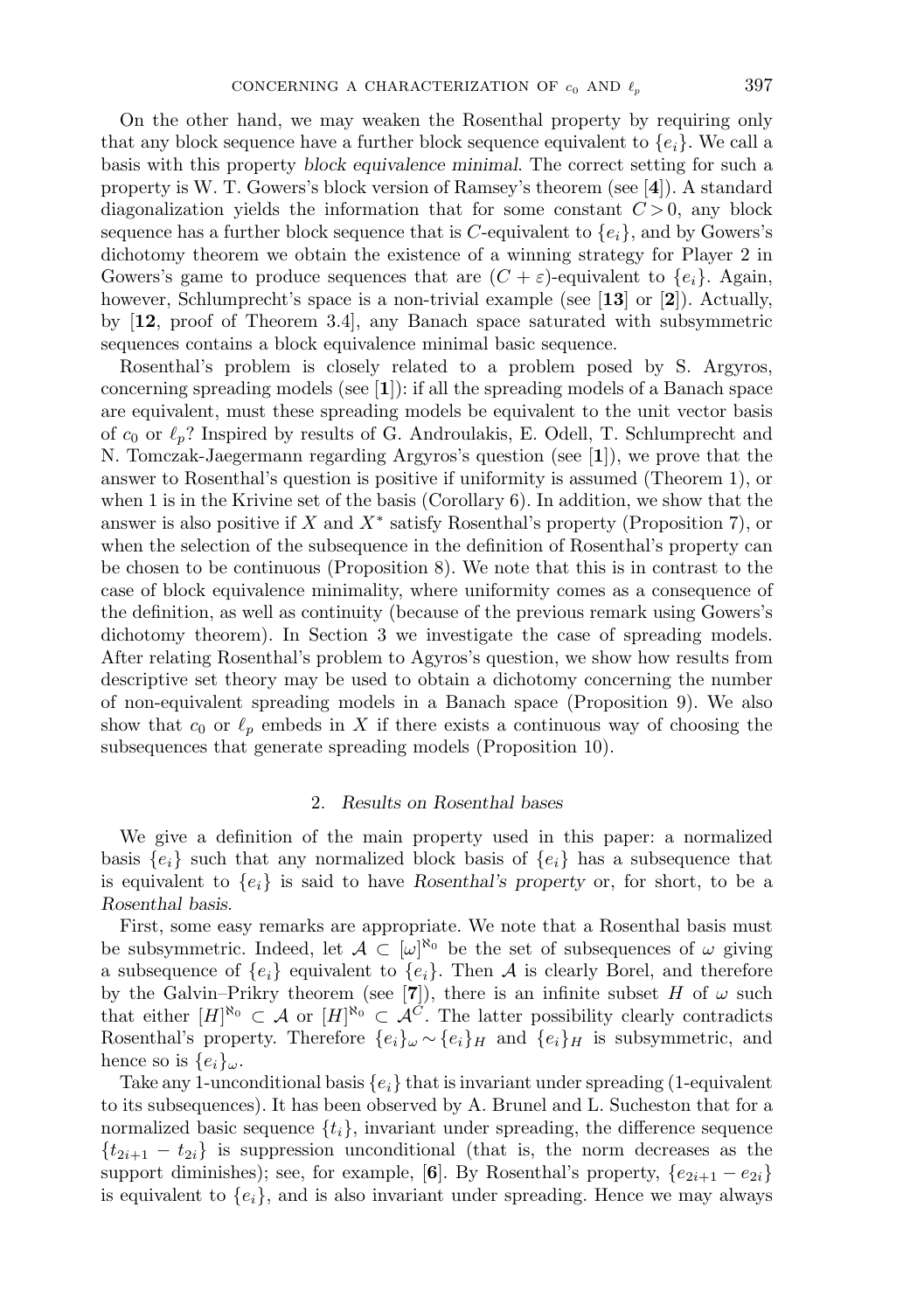assume that a Rosenthal basis is both invariant under spreading and suppression unconditional. We note at this point that according to Schlumprecht's terminology, spaces with a Rosenthal basis are exactly spaces of Class 1 with a subsymmetric basis. Therefore, for once, our favorite non-trivial example S will not do: it is of Class 2 (see [**14**])!

We fix some notational matters: we say that a block basis  $\{x_i\}$  over  $\{e_i\}$  is *identically distributed* if there are scalars  $r_0, \ldots, r_k$  and natural numbers  $m_0 < m_0 +$  $k < m_1 < m_1 + k < m_2 < m_2 + k < \dots$  such that  $x_i = r_0 e_{m_i} + \dots + r_k e_{m_i + k}$  for all *i*.

We show that with a uniformity condition added in the hypothesis, the answer is positive. In fact we obtain rather more, as shown in the following theorem.

THEOREM 1. Let  $\{e_i\}$  be a normalized basic sequence, and let  $K \geq 1$  be a *constant such that any identically distributed normalized block basis admits a* subsequence that is K-equivalent to  ${e_i}$ . Then  ${e_i}$  is equivalent to the unit vector *basis of*  $c_0$  *or*  $\ell_p$ *.* 

*Proof.* By virtue of the remarks made just before the theorem, and the proofs cited there, we may assume, without loss of generality, that  $\{e_i\}$  is both invariant under spreading and suppression unconditional. Under these conditions, Krivine's theorem now takes a particularly simple form (see [**9**]), as follows.

LEMMA 2 (J. L. Krivine). Let  $\{t_i\}$  be a suppression unconditional basis that is *invariant under spreading. Then there is a*  $p \in [1,\infty]$  *such that for all*  $k \in \mathbb{N}$ ,  $0 < \varepsilon$ *, there are identically distributed blocks*  $x_1 < x_2 < \ldots < x_k$  *that are*  $(1+\varepsilon)$ *-equivalent to the unit vector basis of*  $\ell_p^k$ .

The set of values of p satisfying this assertion is called the *Krivine set*. Take a p in this set for our basis  $\{e_i\}$ . Then, for any k, there is a norm-1 block  $x(k)$  such that taking k successive copies of this vector  $x_1(k) < x_2(k) < \ldots < x_k(k)$  gives a sequence that is 2-equivalent to the unit vector basis in  $\ell_p^k$ .

We now take infinitely many copies of  $x(k): x_1(k) < x_2(k) < \ldots$ , and we observe that the sequence is identically distributed, so (as before) it must be  $K$ -equivalent to  $\{e_i\}$ . This means, however, that  $\{e_1,\ldots,e_k\}$  is 2K-equivalent to the unit vector basis of  $\ell_p^k$ ; therefore, as k was arbitrary,  $\{e_i\}$  must be 2K-equivalent to the unit vector basis of  $\ell_p$  or  $c_0$  if  $p = +\infty$ . □

REMARK. The uniformity condition is necessary in this result. Indeed, if we take any 1-unconditional basis  $\{e_i\}$  that is invariant under spreading (such as our usual example of the unit basis of Schlumprecht's space, which is not equivalent to the unit vector basis of  $c_0$  or  $\ell_p$ ), then any identically distributed sequence  ${x_i} = {r_0e_{m_i} + ... + r_ke_{m_i+k}}$  is equivalent to  ${e_i}$ , as proved by the relation

$$
\left(\max_{j} |r_{j}|\right) \left\| \sum \lambda_{i} e_{i} \right\| \leq \left\| \sum \lambda_{i} x_{i} \right\|
$$

$$
\leq \left(\sum_{j=0}^{k} |r_{j}|\right) \left\| \sum \lambda_{i} e_{i} \right\|,
$$

for all finite sequences  $(\lambda_i)$ .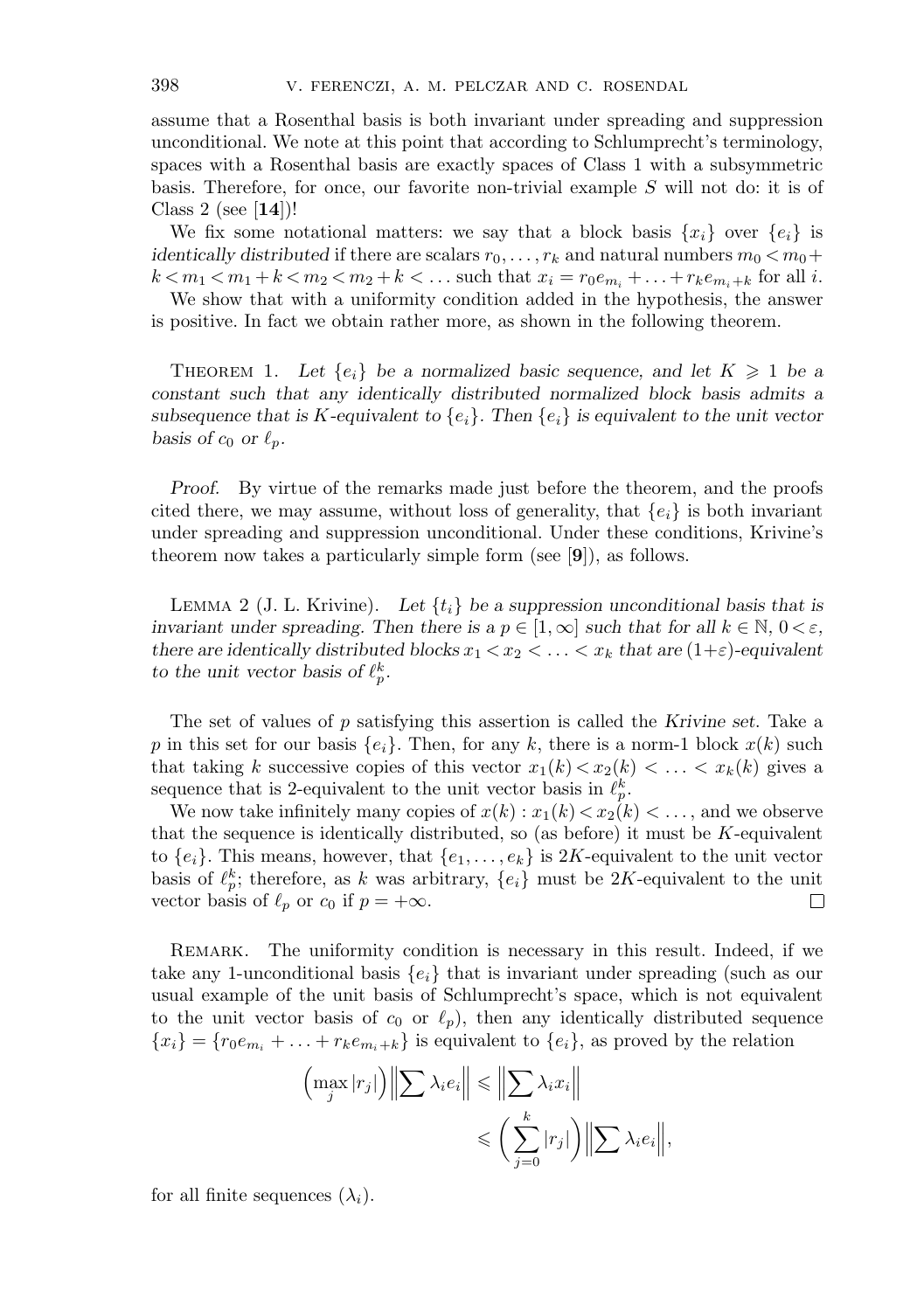Notice also that this is in opposition to the property of block equivalence minimality, where uniformity is a direct consequence of the property.

We now study Rosenthal's problem without the uniformity condition. First, we notice that the only relevant case is the reflexive one, as shown by the next lemma. We need some notation about spreading models (see, for example, [**6**]). A sequence  ${x_i}$  in a Banach space X is called *seminormalized* if there exist real numbers  $0 < c < C$  such that  $c < ||x_i|| < C$ , for all i. Let  $\{x_i\}$  in a Banach space X be a seminormalized basic sequence. Suppose that for any  $r_1,\ldots,r_k \in \mathbb{R}$  there is  $t \in \mathbb{R}$ such that for any  $\varepsilon > 0$  there exists N with the following property: for any N <  $l_1 < \ldots < l_k$ , we have

$$
\left| \|r_1x_{l_1} + \ldots + r_kx_{l_k}\right\| - t \right| < \varepsilon
$$

(or, more intuitively,  $\lim_{l_1 < ... < l_k, l_1 \to \infty} ||r_1x_{l_1} + ... + r_kx_{l_k}||$  exists). Then we say that  $\{x_i\}$  generates a spreading model  $\{\tilde{x}_i\}$  with the norm defined as follows:

$$
||r_1\tilde{x}_1 + \ldots + r_k\tilde{x}_k|| := \lim_{l_1, \ldots < l_k, l_1 \to \infty} ||r_1x_{l_1} + \ldots + r_kx_{l_k}||.
$$

The spreading model  $\{\tilde{x}_i\}$  is then a basic sequence, invariant under spreading. Furthermore, it is easily seen that the basis constant of  $\{\tilde{x}_i\}$  is majorized by that of  $\{x_i\}$ . Moreover, any subsequence of  $\{x_i\}$  generates the same spreading model.

LEMMA 3. Let  $\{e_i\}$  be a Rosenthal basis for a Banach space X. Then  $\{e_i\}$  is *equivalent to the unit vector basis of*  $c_0$  *or*  $\ell_1$ *, or* X *is reflexive. In the last case, all* spreading models in X are equivalent to  $\{e_i\}$ .

*Proof.* As before, we can assume that  $\{e_i\}$  is suppression unconditional and invariant under spreading. Now, by James's theorem, X is reflexive or contains a subspace isomorphic to  $c_0$  or  $\ell_1$ . In the latter case, we may assume that  $c_0$  or  $\ell_1$ is equivalent to a block subspace of X, so that  $\{e_i\}$  is itself equivalent to the unit vector basis of  $c_0$  or  $\ell_1$ . If X is reflexive, any spreading model is generated by a weakly null sequence, and thus by a block basic sequence. Hence, once again by Rosenthal's property, any spreading model is equivalent to  $\{e_i\}$ .  $\Box$ 

Let  $\{x_i\}$  and  $\{y_i\}$  be basic sequences, and let  $K > 0$ . We say that  $\{x_i\}$  K*dominates*  $\{y_i\}$  (and we denote this by  $\{x_i\} \geq K \{y_i\}$ ) if, for any  $(a_i) \in c_{00}$ ,

$$
K \Big\| \sum a_i x_i \Big\| \ge \Big\| \sum a_i y_i \Big\|,
$$

holds, where  $c_{00} \subset c_0$  denotes the family of sequences that are eventually zero.

We need the following recent result of Androulakis, Odell, Schlumprecht and Tomczak-Jaegermann.

PROPOSITION 4 [1]. *Let*  $\{x_i^n\}_i$ ,  $n \in \mathbb{N}$ , be a sequence of normalized basic weakly *null sequences in a Banach space* X which have spreading models  $\{\tilde{x}_i^n\}_i$ . Then there *exists a seminormalized basic weakly null sequence*  ${y_i}$  *in* X with spreading model  $\{\tilde{y}_i\}$ *, such that for any*  $n \in \mathbb{N}$  and any  $(a_i) \in c_{00}$ *, we have* 

$$
2^{n}\left\|\sum a_{i}\tilde{y}_{i}\right\|\geq\left\|\sum a_{i}\tilde{x}_{i}^{n}\right\|.
$$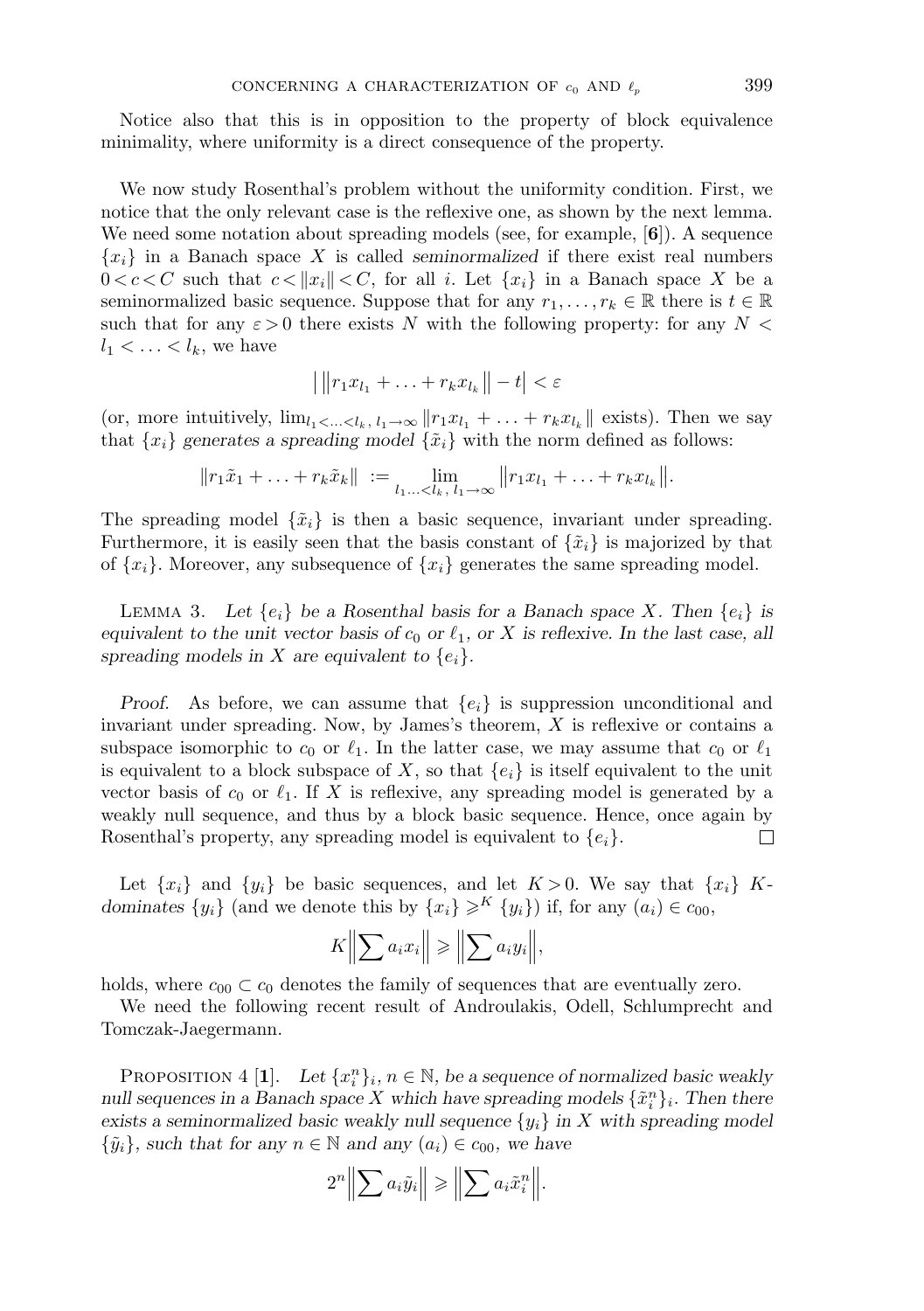COROLLARY 5. Suppose that X is a Banach space with a basis  $\{e_i\}$  having *Rosenthal's property. Then there exists*  $K > 0$  *such that*  $\{e_i\}$  K-dominates any *identically distributed normalized block basis of*  $\{e_i\}$ *.* 

*Proof.* We may assume that  ${e_i}$  is a normalized suppression unconditional basic sequence, invariant under spreading. Assume that for any  $n \in \mathbb{N}$  there is a normalized basic weakly null sequence  $\{x_i^n\}$  in X with a spreading model  $\{\tilde{x}_i^n\}$ such that  ${e_i}$  does not  $4^n$ -dominate  ${\tilde x_i}^n$ . Take  ${y_i}$  as in Proposition 4, and note that its spreading model must be equivalent to  ${e_i}$ , by Lemma 3. Hence there is some K such that  $\{e_i\} \geqslant^{K} \{\tilde{y}_i\} \geqslant^{2^n} \{\tilde{x}_i^n\};$  if we take n large enough, we obtain a contradiction. Therefore there exists some K such that  $\{e_i\}$  K-dominates any spreading model generated by a normalized basic weakly null sequence. Now any identically distributed normalized block basis is invariant under spreading, and thus it is its own spreading model, which proves the result.  $\Box$ 

COROLLARY 6. Suppose that  ${e_i}$  is a normalized suppression unconditional *basic sequence, invariant under spreading, with Rosenthal's property. If* 1 *is in the Krivine set of*  $\{e_i\}$ *, then*  $\{e_i\}$  *is equivalent to the unit vector basis of*  $\ell_1$ *.* 

*Proof.* For any k, we pick some norm-1 block  $x(k)$  of  $\{e_i\}$ , such that any k successive copies  $x_1(k) < x_2(k) < \ldots < x_k(k)$  form a sequence that is 2-equivalent to the unit vector basis of  $\ell_1^k$ . An infinite sequence of successive copies of this vector  $x_1(k) < x_2(k) < \ldots$  must be K-dominated by  $\{e_i\}$ , where K is the constant given by Corollary 5. Therefore, for any  $k$ ,  $\{e_i\}_{i=1}^k$  2K-dominates  $\ell_1^k$ , but must itself, by the triangle inequality, be 1-dominated by  $\ell_1^k$ . Hence  $\{e_i\}$  is equivalent to the unit vector basis of  $\ell_1$ . П

The following proposition states that the answer to Rosenthal's question is positive if we also assume that Rosenthal's property holds in the dual.

Proposition 7. *Let* X *be a Banach space with a Rosenthal basis, and such that*  $X^*$  *has a Rosenthal basis. Then* X *is isomorphic to*  $c_0$  *or*  $\ell_p$  *for some*  $p > 1$ (and any Rosenthal basis of X is equivalent to the unit vector basis of  $c_0$  or  $\ell_p$  for *some*  $p > 1$ *)*.

*Proof.* By Lemma 3, we may assume that X is reflexive. Let  $\{e_i\}$  be a Rosenthal basis of  $X$ . By renorming, we may assume that the basis is suppression unconditional and invariant under spreading. The biorthogonal basis  $\{e_i^*\}$  satisfies these properties as well; in particular, it is its own spreading model. Hence, by Lemma 3,  $\{e_i^*\}$  is equivalent to any Rosenthal basis of  $X^*$ ; so it has Rosenthal's property. By Corollary 5, there exists  $K > 0$  such that any normalized identically distributed block basis in X is K-dominated by  $\{e_i\}$ , and also any normalized identically distributed block basis in  $X^*$  is K-dominated by  $\{e_i^*\}$ . Fix a normalized identically distributed block basis  $\{x_n\}$  in X. By the 1-unconditionality and 1subsymmetry of  $\{e_i\}$ , there is a normalized identically distributed block basis  $\{x_n^*\}$ in  $X^*$  such that each  $x_n^*$  satisfies  $x_n^*(x_n) = 1$  and has support no larger than the support of  $x_n$ . By the assumption,  $\{x_n^*\}$  is K-dominated by  $\{e_i^*\}$ . It follows that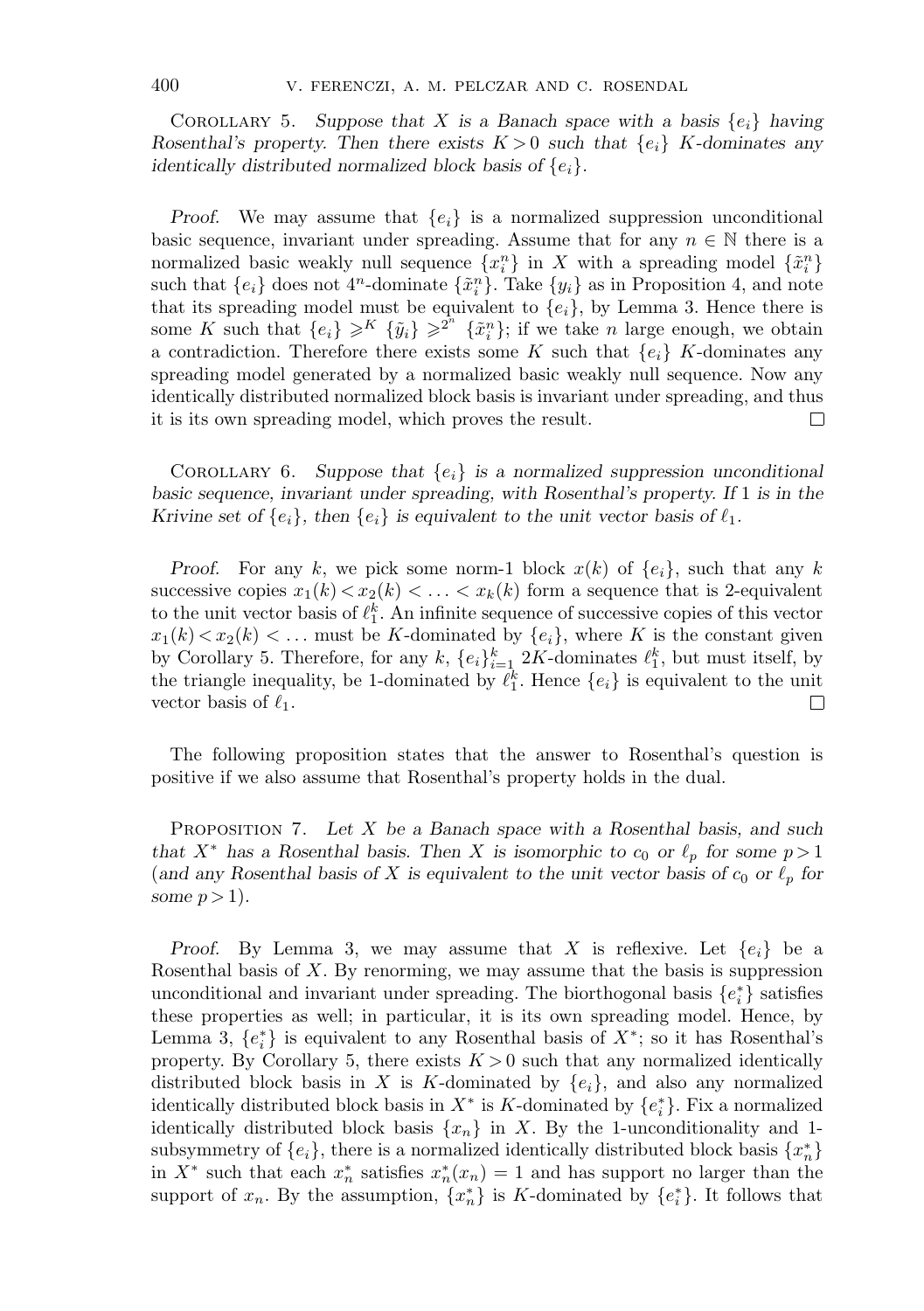${x_n}$  thus  $1/K$ -dominates  ${e_i}$ . Indeed, for  $(a_i) \in c_{00}$ ,

$$
K \Big\| \sum a_i x_i \Big\| \geq K \sup_{(b_i) \in c_{00}} \frac{\left( \sum b_i x_i^* \right) \left( \sum a_i x_i \right)}{\|\sum b_i x_i^* \|} \geq \sup_{(b_i) \in c_{00}} \frac{\sum b_i a_i}{\|\sum b_i e_i^* \|} = \Big\| \sum a_i e_i \Big\|.
$$

Hence any identically distributed normalized block  $\{x_i\}$  of  $\{e_i\}$  is  $K^2$ -equivalent to  $\{e_i\}$ . By Theorem 1, the sequence  $\{e_i\}$  must be equivalent to the unit basis of  $\ell_n$  for some  $p > 1$ .  $\Box$ 

We now prove that if the selection of the subsequence in Rosenthal's property is continuous, then the answer to the problem is also positive. In fact, we obtain more: it is enough to find a continuous selection of subsequences dominating the basis. We let  $bb{S}(e_i)$  (or  $bb(X)$ ) be the set of normalized block bases of  ${e_i}$ . Denote by  $bb<sub>D</sub>(X)$  the same set equipped with the product of the discrete topology on X, and by  $bb<sub>E</sub>(X)$ , the same set equipped with the 'Ellentuck–Gowers topology' (see [4]). Basic open sets in this latter topology are of the form  $[a, A]$ , with  $a = (a_1, \ldots, a_n)$ a finite normalized block sequence, and  $A$  an infinite normalized block sequence, where

$$
[a, A] = \{a^{\frown} x, \ x \in bb(A), \ a < x\}.
$$

Here,  $a^x \in bb(X)$  denotes the concatenation of a and x, and  $bb(A)$  denotes the set of normalized block bases of A. Proposition 8 uses the weakest notion of continuity combining the two topologies. The proof that we present here is easier to understand than our original one, and was suggested by the referee.

PROPOSITION 8. Assume that X is a Banach space with a Rosenthal basis  $\{e_i\}$ . Let  $\phi : bb(X) \longrightarrow bb(X)$  be a  $bb_E(X) - bb_D(X)$  continuous map such that for any *normalized basic sequence*  $x = \{x_i\}$  *in*  $bb(X)$ *, the sequence*  $\phi(x)$  *is a subsequence of* x that dominates  $\{e_i\}$ . Then  $\{e_i\}$  is equivalent to the unit vector basis of  $c_0$  or  $\ell_p$ .

*Proof.* We may assume that  ${e_i}$  is invariant under spreading, and also suppression unconditional. From  $[9,$  Theorem 3, we may find a p in the Krivine set of  $\{e_i\}$  that is also in the Krivine set of any normalized identically distributed block of  ${e_i}$ . We give the proof in the case where  $p < +\infty$ . We define, by induction, sequences  $\{x_i^n\}_{i\in\mathbb{N}}$ ,  $n \in \mathbb{N}$ . Put  $\{x_i^0\}_{i\in\mathbb{N}} = \{e_i\}_{i\in\mathbb{N}}$ . For any  $n \in \mathbb{N}$ , let  $\{x_i^{n+1}\}_{i\in\mathbb{N}}$  be an identically distributed normalized block basis of  $\{x_i^n\}_{i\in\mathbb{N}}$ , such that any sequence of  $n+1$  elements of  $\{x_i^{n+1}\}_{i\in\mathbb{N}}$  is 2-equivalent to the unit vector basis of  $\ell_p^{n+1}$ .

By the continuity of  $\phi$  at  $\{x_i^1\}_{i\in\mathbb{N}}$ , we find integers  $m_1 \leqslant n_1$ , and an infinite normalized block sequence  $A_1$  such that  $\{x_i^1\}_{i\in\mathbb{N}} \in [x_1^1, \ldots, x_{n_1}^1, A_1]$  and

$$
\phi([x_1^1, \ldots, x_{n_1}^1, A_1]) \subset [x_{m_1}^1, X].
$$

Without loss of generality, we may assume that  $A_1 = [(x_i^1)_{i>n_1}]$ .

By the continuity of  $\phi$  at  $(x_1^1, \ldots, x_{n_1}^1, x_{n_1+1}^2, x_{n_1+2}^2, \ldots)$ , we find an integer  $n_2$  $n_1$ , a subsequence  $(x_{m_1}^1, \ldots, x_{m_{k_1}}^1)$  of  $(x_1^1, \ldots, x_{n_1}^1)$ , extending  $\{x_{m_1}^1\}$ , and integers  $m_{k_1+1}, m_{k_1+2}$  such that, if

$$
a_2 = (x_1^1, \ldots, x_{n_1}^1, x_{n_1+1}^2, \ldots, x_{n_2}^2)
$$
 and  $A_2 = [\{x_i^2\}_{i>n_2}],$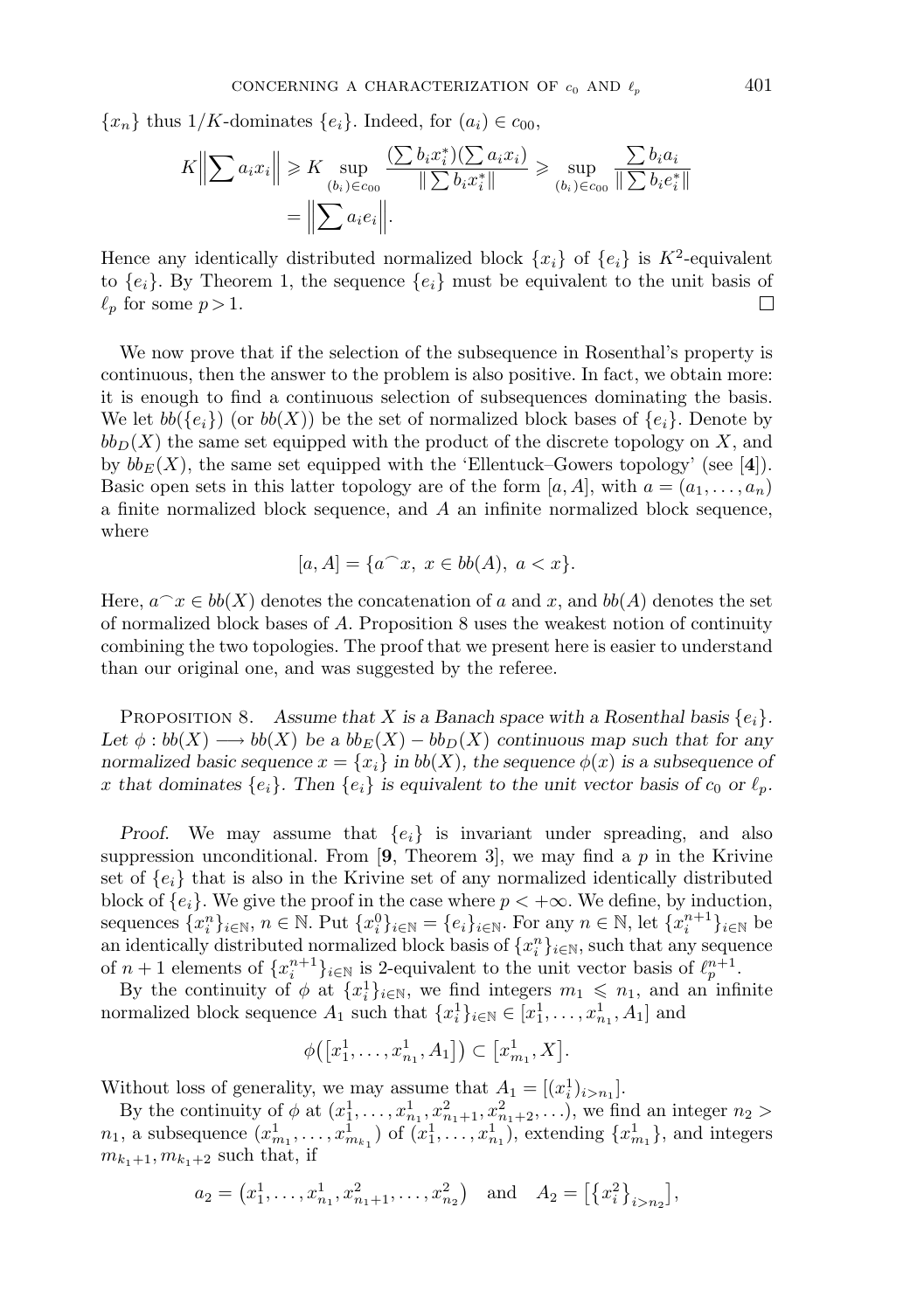then

$$
\phi([a_2, A_2]) \subset [x_{m_1}^1, \ldots, x_{m_{k_1}}^1, x_{m_{k_1+1}}^2, x_{m_{k_1+2}}^2, X].
$$

The terms of the indices  $m_{k_1+1}$  and  $m_{k_1+2}$  will ensure that  $k_2 - k_1 \geq 2$ . Repeat by induction to find increasing sequences of integers  $(n_j)_{j\in\mathbb{N}}$ ,  $(k_j)_{j\in\mathbb{N}}$  and  $(m_i)_{i\in\mathbb{N}}$ such that, if

$$
A_j = \left\{ x_i^j \right\}_{i > n_j} \quad \text{and} \quad a_j = \left( x_1^1, \dots, x_{n_1}^1, x_{n_1+1}^2, \dots, x_{n_2}^2, \dots, x_{n_{j-1}+1}^j, \dots, x_{n_j}^j \right),
$$

then

$$
\phi([a_j, A_j]) \subset [x_{m_1}^1, \ldots, x_{m_{k_1}}^1, \ldots, x_{m_{k_{j-1}+1}}^i, \ldots, x_{m_{k_j}}^i, x_{m_{k_j}+1}^{j+1}, \ldots, x_{m_{k_j}+j+1}^{j+1}, X].
$$

By construction,  $a_{j+1}$  extends  $a_j$  for each j. Also, for all j,  $k_j - k_{j-1} \geq j$ . Let a be the infinite block sequence  $a = \bigcup_{j \in \mathbb{N}} a_j$ . That is,

$$
a = (x_1^1, \dots, x_{n_1}^1, x_{n_1+1}^2, \dots, x_{n_2}^2, \dots, x_{n_{j-1}+1}^j, \dots, x_{n_j}^j, \dots).
$$

Then

$$
\phi(a) = (x_{m_1}^1, \dots, x_{m_{k_1}}^1, x_{m_{k_1+1}}^2, \dots, x_{m_{k_2}}^2, \dots, x_{m_{k_{j-1}+1}}^j, \dots, x_{m_{k_j}}^j, \dots).
$$

By the definition of  $\phi$ ,  $\{e_i\}$  is C-dominated by  $\phi(a)$  for some  $C > 0$ . Therefore, as  $k_j - k_{j-1} \geqslant j$ , it follows that

$$
l_p^j \geqslant^2 (x_{m_{k_{j-1}+1}}^j, \ldots, x_{m_{k_{j-1}+j}}^j)
$$
  

$$
\geqslant^C (e_{m_{k_{j-1}+1}}, \ldots, e_{m_{k_{j-1}+j}}),
$$

for all j. By the 1-subsymmetry of  $\{e_i\}$ , it follows that  $(e_1,\ldots,e_j)$  is 2C-dominated by  $l_p^j$  for all j. So  $\{e_i\}$  is dominated by the unit vector basis of  $l_p$ .

On the other hand, by Corollary 5, there exists  $K > 0$  such that each  $\{x_i^n\}_{i \in \mathbb{N}}$  is K-dominated by  $\{e_i\}$ . It follows that  $l_p^n$  is 2K-dominated by  $(e_1, \ldots, e_n)$ , for all n, and so the unit vector basis of  $l_p$  is dominated by  $\{e_i\}$ .  $\Box$ 

We remark that, once again, there is an opposition between Rosenthal's property and block equivalence minimality. Indeed, for any block equivalence minimal basis, Gowers's theorem implies the existence of a winning strategy to produce block sequences that are  $(C-)$ equivalent to  $\{e_i\}$ . Consider Gowers's game, defined by J. Bagaria and J. Lopez-Abad, which is actually equivalent to the original game defined by W. T. Gowers (see [**3**]). In this game, Player 1 plays block vectors, and Player 2 sometimes chooses a vector in the finite-dimensional space defined by the blocks played by Player 1. The winning strategy defines a continuous map from block sequences to further block sequences that are  $(C-)$  equivalent to  $\{e_i\}$ .

Also, if one tried to build a non-trivial Rosenthal basis, one would probably want to adapt the techniques of Gowers and B. Maurey (see [**5**]). There are two major difficulties in this. The first difficulty is to find a way of passing from selecting further block sequences to selecting subsequences. For the second, note that the Gowers– Maurey constructions yield winning strategies in the previous sense: technically, the  $\ell_1^n$ -averages used to build interesting vectors in their space may at each step of the construction be chosen in an arbitrary block subspace. This means that one would also have to add new methods to suppress the continuity of the selection map.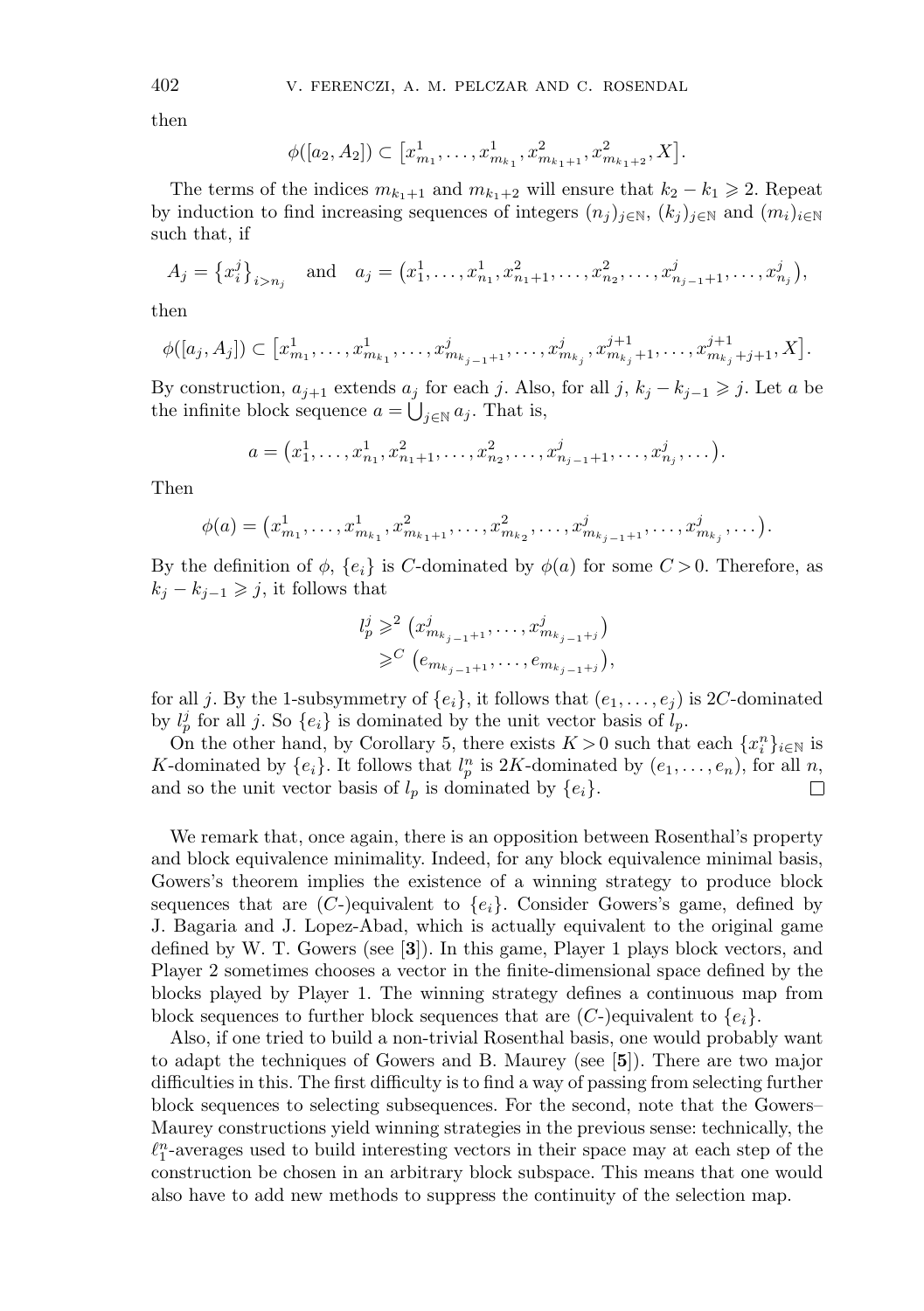#### 3. *Results on spreading models*

We investigate the relation between Rosenthal's question and the problem posed by Argyros, which can be stated as follows.

**PROBLEM 2 [1].** Let X be a Banach space such that all spreading models in X are equivalent. Must these spreading models be equivalent to the unit vector basis of  $c_0$  or  $\ell_p$  for some  $p \geqslant 1$ ?

For example, the spaces  $\ell_p$  have unique spreading models up to equivalence. Indeed, in the reflexive case, all spreading models are generated by weakly null sequences. In  $\ell_1$ , any spreading model is generated by a  $\ell_1$ -sequence, or (by Rosenthal's  $\ell_1$ -theorem) by a weakly Cauchy sequence. In the second case, the difference sequence is weakly null, and so it generates  $\ell_1$ , and it follows that the spreading model is equivalent to the unit vector basis of  $\ell_1$ . However, this does not generalize to the case of  $c_0$ , since the unit basis of  $c_0$  and the summing basis generate non-equivalent spreading models; nevertheless, all the spreading models generated by weakly null sequences are clearly equivalent to the unit vector basis of  $c_0$ .

Lemma 3 shows that a positive answer to the problem set by Argyros implies a positive answer to the problem identified by Rosenthal. In actual fact, Androulakis, *et al*., have proved that the answer to Agyros's problem is positive under the additional assumption of uniformity, or that 1 is in the Krivine set of some basic sequence. Our methods are inspired by their results. A natural generalization of Agyros's question is mentioned in their article: if a Banach space contains only countably many spreading models up to equivalence, must one of them be equivalent to the unit vector basis of  $c_0$  or  $\ell_p$ ? In the other direction, the following remark about Banach spaces with more than countably many spreading models is a straightforward consequence of a well-known result due to J. Silver [**7**].

Proposition 9. *Let* X *be a separable Banach space. Then either* X *contains continuum many non-equivalent spreading models, or* X *contains at most countably many non-equivalent spreading models. If* X<sup>∗</sup> *is separable, the same dichotomy holds for spreading models generated by weakly null basic sequences. If* X *has a Schauder basis, the same dichotomy holds for spreading models generated by block basic sequences.*

*Proof.* In what follows,  $\sim^C$  denotes the usual C-equivalence between basic sequences. We consider the set  $\mathcal S$  of semi-normalized basic sequences generating spreading models. The set  $S$  can be described as the set of semi-normalized basic sequences  $\{x_i\}$  such that for any  $k \in \mathbb{N}$  and any  $\varepsilon > 0$ , there exists an N with the following property: for any  $N < l_1 < \ldots < l_k$  and  $N < l'_1 < \ldots < l'_k$ , we have  $\{x_{l_i}\}_{i=1}^k \sim^{1+\varepsilon} \{x_{l'_i}\}_{i=1}^k$ . This set is clearly a Borel subset of the Polish space  $X^{\omega}$ . Now consider the equivalence relation  $\simeq$  on S, which means that the two sequences generate spreading models that are equivalent in the usual ∼ sense. That is,  $\{y_n\} \simeq \{z_n\}$  if and only if there is  $C > 0$  such that for any  $k \in \mathbb{N}$  there exists an N with the following property: for any  $N < l_1 < \ldots < l_k$ , we have  ${y_{l_i}}_{i=1}^k \sim^C \{z_{l_i}\}_{i=1}^k$ . This equivalence relation is Borel as well. By a theorem of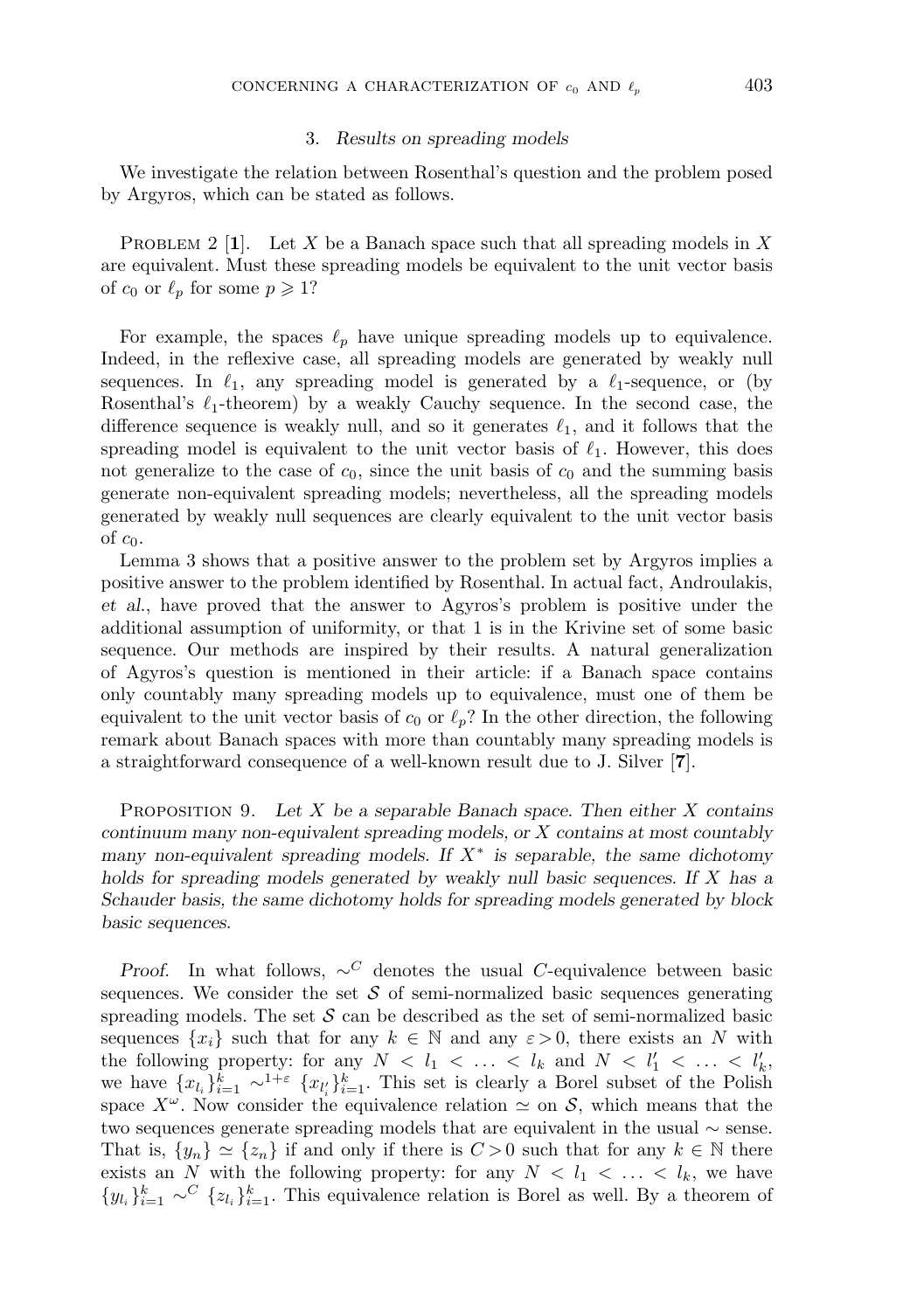Silver's [**7**, Theorem 35.20], a Borel (or even a coanalytic) equivalence relation on a Borel subset of a Polish space has only countably many classes, or else there exists a Cantor set of mutually non-equivalent elements. As two spreading models are ∼-equivalent if and only if any two semi-normalized basic sequences that generate them are  $\simeq$ -equivalent, the result follows. If  $X^*$  is separable, the same proof holds for the set of weakly null semi-normalized basic sequences generating spreading models, which is also Borel in  $X^{\omega}$ . If X has a basis, an analogous proof holds for the set of block basic sequences generating spreading models. □

Remark. It is also a consequence of Silver's theorem that a Schauder basis of a Banach space X has continuum many non-equivalent subsymmetric block basic sequences, or else only countably many equivalence classes. Indeed, the set of normalized block bases equipped with the product topology on  $X$  is Polish, and the set of subsymmetric normalized block basic sequences is an  $F_{\sigma}$  subset of it.

A result analogous to Proposition 8 also holds for spreading models. We consider a map that selects from basic sequences, subsequences that generate spreading models in a strong sense, as described below. We show that if the map is continuous, then the space has a unique asymptotic structure.

We introduce some terminology. Given a sequence  $\varepsilon = {\varepsilon_i}, \varepsilon_i \searrow 0$ , and a basic sequence  $\{x_i\}$  in a Banach space, we say that  $\{x_i\}$  *ε*-generates a spreading model  $\{\tilde{x}_i\}$  if, for any  $k < n_1 < n_2 < \cdots < n_k$ , we have  $(x_{n_1},...,x_{n_k}) \sim^{1+\varepsilon_k}$  $(\tilde{x}_1,\ldots,\tilde{x}_k)$ . Obviously, every basic sequence for any sequence  $\varepsilon$  of non-zero scalars has a subsequence  $\varepsilon$ -generating a spreading model. We use the notation introduced after Proposition 7.

We recall the notion of asymptotic spaces (see [**10**]). Let X be a Banach space with a basis  $\{e_i\}$ . A *tail subspace* means here a block subspace of X, of a finite codimension.

We consider an asymptotic game between two players, in which player I picks tail subspaces, and player II picks block vectors from the subspaces chosen by player I. We say that a normalized basic sequence  ${a_i}_{i=1}^n$  is *asymptotic in* X if and only if for any  $\delta > 0$ , player II has a winning strategy in choosing a normalized block sequence of vectors that is  $(1 + \delta)$ -equivalent to  $\{a_i\}_{i=1}^n$ . In other words, a normalized basic sequence  $\{a_i\}_{i=1}^n$  is asymptotic in X if, for any  $\delta > 0$ , we have

$$
\forall k_1 \ \exists x_1 > e_{k_1} \ \forall k_2 \ \exists x_2 > e_{k_2} \ \dots \ \forall k_n \ \exists x_n > e_{k_n},
$$

so that  ${x_i}_{i=1}^n$  is a normalized block sequence that is  $(1+\delta)$ -equivalent to  ${a_i}_{i=1}^n$ . We denote by  $\{X\}_n$  the set of basic sequences of length n that are asymptotic in X.

Since a block sequence has a subsequence generating an unconditional spreading model, by Krivine's theorem there is some  $1 \leqslant p \leqslant \infty$  such that  $\ell_p^n$  is asymptotic in X for any  $n \in \mathbb{N}$  (that is, the unit basic vectors in  $\ell_p^n$  form asymptotic sequences for any  $n \in \mathbb{N}$ .

PROPOSITION 10. Let X be a Banach space with a basis  $\{e_i\}$ . Fix a sequence  $\varepsilon = {\varepsilon_i}, \varepsilon_i \searrow 0$ . Assume that there is a continuous map  $\phi : bb_D(X) \longrightarrow bb_D(X)$ *such that for any normalized basic sequence*  $x = \{x_i\}$  *in*  $bb(X)$ *, the sequence*  $\phi(x)$ *is a subsequence of* x that  $\varepsilon$ -generates a spreading model. Then there is  $1 \leqslant p \leqslant \infty$ *such that*  $\{X\}_n = \ell_p^n$  *for all*  $n \in \mathbb{N}$ *.*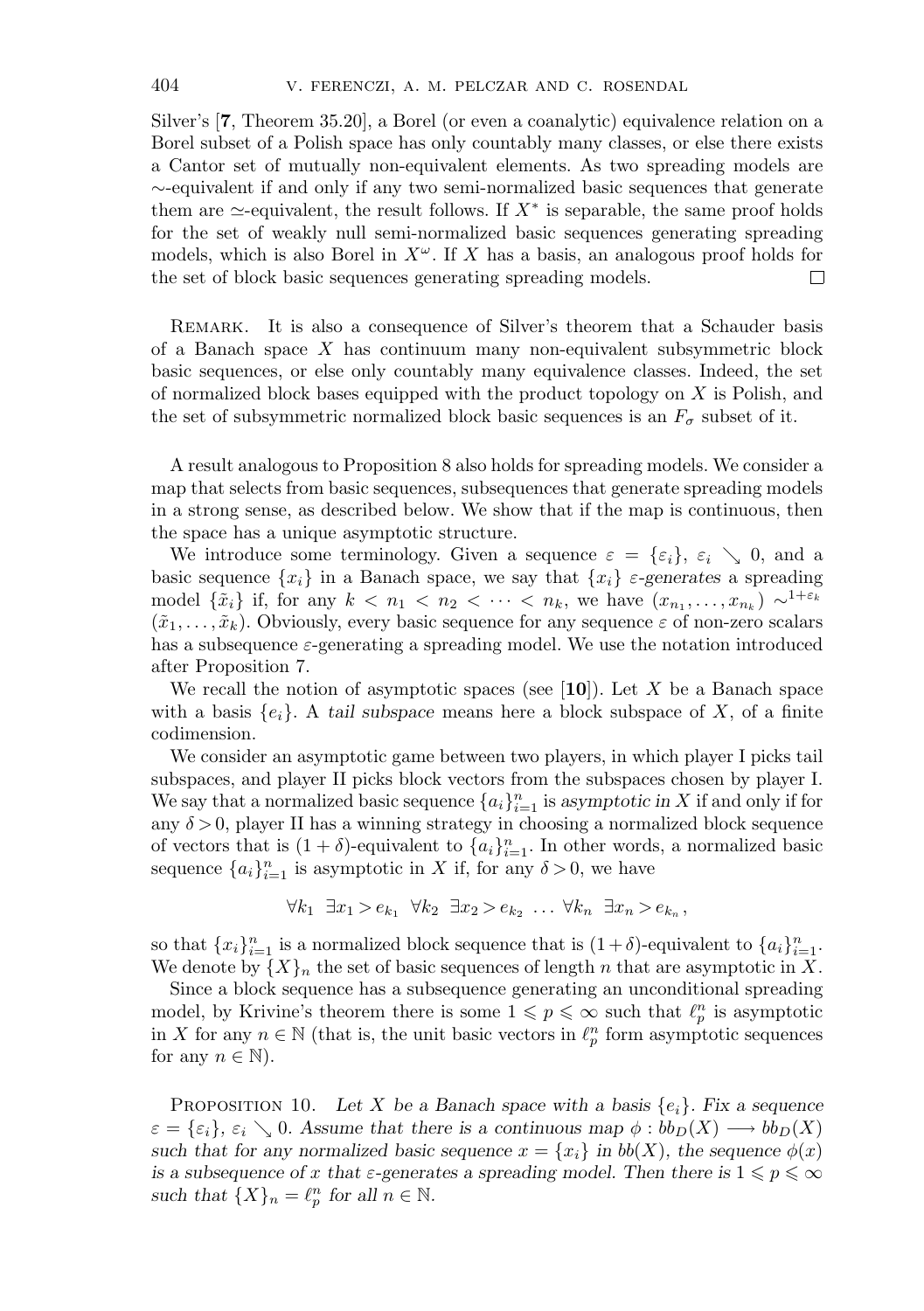*Proof.* Let X satisfy the assumptions of the proposition. Choose  $1 \leqslant p \leqslant \infty$ such that  $\ell_p^n$  is asymptotic in X for all n. We present the argument for  $n = 2$ ; for  $n > 2$ , an analogous reasoning process, applying asymptotic games with n moves, yields the result.

We now show that any asymptotic pair  $(a_1, a_2)$  of X is 1-equivalent to the unit basic vectors of  $\ell_p^2$ .

Fix  $\delta > 0$  and choose any asymptotic pair  $(a_1, a_2)$ . Select  $i \in \mathbb{N}, i > 1$ , such that  $(1 + \varepsilon_{i-1})^3 < 1 + \delta$ . Consider the asymptotic game for  $(1 + \varepsilon_{i-1})$  and  $(a_1, a_2)$ . Let  $x = (x_1, x_2,...)$  be a block sequence consisting of vectors chosen by player II in the first move in some game. (Player I can produce such a sequence by choosing tail subspaces of arbitrarily large codimension in the first move.) Let  $\phi(x)=(x_{j_1}, x_{j_2},...)$ . By the continuity of  $\phi$ , there is some  $J>j_i$  such that  $\phi([(x_1,\ldots,x_J),X]) \subset [(x_{j_1},\ldots,x_{j_i}),X].$ 

Now consider the sequence  $y = (x_1, \ldots, x_J, y_1, y_2, \ldots)$ , where  $(y_1, y_2, \ldots)$ , with  $x_J < y_1$ , is a block sequence of vectors chosen by player II in the second move in some game for  $(1 + \varepsilon_{i-1})$  and  $(a_1, a_2)$ , in which player II chose the vector  $x_{j_i}$  in the first move. (Again, player I can produce such a sequence by choosing tail subspaces of arbitrary large codimension in the second move.) Let

$$
\phi(y) = (x_{j_1}, \ldots, x_{j_i}, \ldots, x_{j'}, y_{k_1}, y_{k_2}, \ldots).
$$

Again by the continuity of  $\phi$ , there is some  $K > k_1$  such that

$$
\phi([(x_1,\ldots,x_J,y_1,\ldots,y_K),X])\subset [(x_{j_1},\ldots,x_{j_i},\ldots,x_{j'},y_{k_1}),X].
$$

Now consider the asymptotic game for  $(1+\varepsilon_{i-1})$  and asymptotic  $\ell_p^2$ . By repeating the previous procedure for such  $\ell_p$  or  $c_0$ , we can extend the finite sequence  $(x_1, \ldots, x_J, y_1, \ldots, y_K)$  by suitable block sequences that  $(1 + \varepsilon_{i-1})$ -realize  $\ell_p^2$  in X. In this way, we obtain the finite block sequences

$$
b=(x_1,\ldots,x_J,y_1,\ldots,y_K,v_1,\ldots,v_L,z_1,\ldots,z_M)
$$

and

$$
c = (x_{j_1}, \ldots, x_{j_i}, \ldots, x_{j'}, y_{k_1}, \ldots, y_{k'}, v_{l_1}, \ldots, v_{l'}, z_{m_1}),
$$

with  $(x_{j_i}, y_{k_1}) \sim^{1+\varepsilon_{i-1}} (a_1, a_2), (v_{l_1}, z_{m_1}) \sim^{1+\varepsilon_{i-1}} \ell_p^2$ , and  $\phi([b, X]) \subset [c, X]$ .

By the definition of  $\phi$ , we know that  $(x_{j_i}, y_{k_1}) \sim^{1+\varepsilon_{i-1}} (v_{l_1}, z_{m_1})$ . Hence, by the choice of *i*, we have  $(a_1, a_2) \sim^{1+\delta} \ell_p^2$ . Since  $\delta$  was chosen arbitrarily small,  $(a_1, a_2)$ is 1-equivalent to the unit vector basis of  $\ell_p^2$ , which completes the proof.  $\Box$ 

Recall that a Banach space X contains almost isometric copies of  $c_0$ , if for any  $\delta > 0$ , X has a subspace that is  $(1+\delta)$ -isomorphic to  $c_0$ . Analogously, a Banach space X contains almost isometric copies of  $\ell_p$  if, for any  $\delta > 0$ , X has a subspace that is  $(1 + \delta)$ -isomorphic to  $\ell_p$ . Notice that Proposition 10, by the argument presented in [**11**, 6.4], implies the following corollary.

Corollary 11. *If* X *satisfies the assumptions of Proposition* 10*, then* X *contains almost isometric copies of*  $c_0$  *or*  $\ell_p$  *for some*  $1 \leq p < \infty$ *.* 

REMARK. Notice that by this corollary one cannot choose sequences producing spreading models (in the sense defined above) in a continuous way in  $\ell_p$ ,  $1 < p < \infty$ , endowed with a distorting norm; however, any block sequence of the unit basic vectors in  $\ell_p$  is subsymmetric.